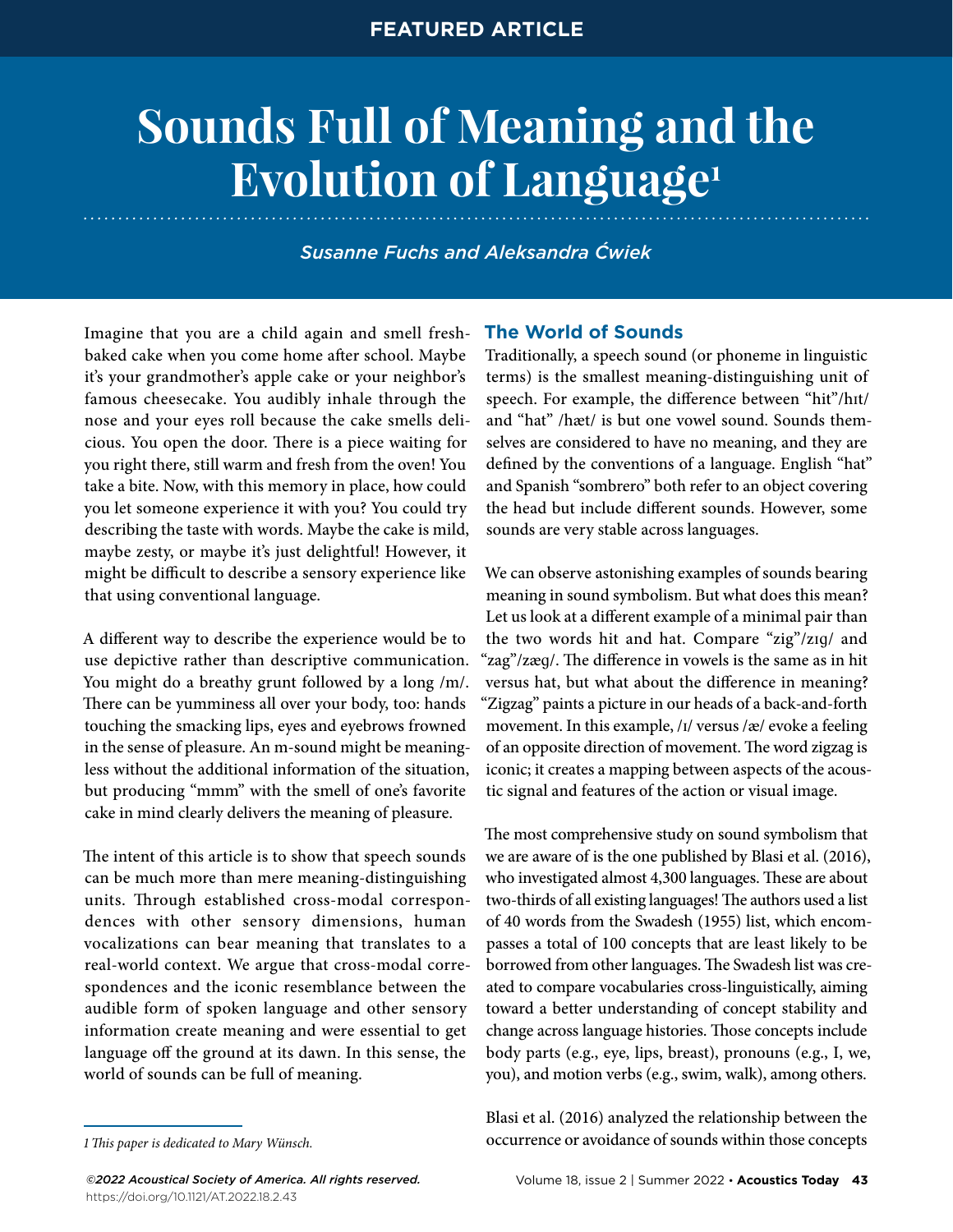across languages. Several consistent associations between sounds and specific meanings were found. One example is an association between the vowel /i/ and the concept of "small," such as French "petite," or Maori "iti." In the following, we discuss possible reasons for further research on the sound-to-size mapping. Another example is the correlation of /m/ and /u/ with the concept of "breast." Both sounds engage the lips during articulation. For /u/, the lips are protruded and for /m/ they are closed. This use of lips has been discussed in terms of a direct relationship to sucking and breastfeeding in babies, therefore aligning with the meaning of breast. We later go into more detail and explore the evidence for sounds to create and, ultimately, bear meaning.

# **Cross-Modal Correspondence**

Sounds can become meaningful when they are fused with other sensory information such as visual shape or touch. The product of this "fusion" is called a cross-modal correspondence. Everyday human life is full of cross-modal experiences. We perceive the world around us through all senses: smell, taste, touch, sight, and sound. Remember the example from the beginning, your favorite cake coming out of the oven. You may recollect the good smell in the air, the delicious taste, the texture in the mouth, and the mmm-sound. For sure, this cake looks good waiting for you on the table!

Sound symbolism is only one specific case of crossmodal correspondence. It is probably more common than we realize. For example, all diaper brand names in Japan and most in Germany include a bilabial consonant, a consonant that is produced using both lips, because we connect bilabial sounds with babies, who use their lips to suck milk and make the first sounds. A whole branch of marketing research deals with designing a perfect brand or product name according to what the product is, how it is used, and the target group. So, in supermarkets, our attention may be caught by a product name that is imposed on specific properties of the product and designed for a specific target group. The vowel /a/ can be correlated with dark beer rather than light beer, and women generally respond more favorably to products containing front vowels like /e/ or /i/ (Klink, 2000; 2009).

Examples of sound symbolism can also be found in fantasy names, such as Pokémon. And so, the strength or size of the Pokémon can be correlated with such things as the name length or the number of certain consonants. Here again, one sensory modality, such as the visual perception of size, might be reflected in the sound of its name.

We now introduce a few examples of the fascinating world of cross-modal correspondences (for a review, see [Spence,](https://www.zotero.org/google-docs/?7FwQDx)  [2011\)](https://www.zotero.org/google-docs/?7FwQDx). We picked some of the very popular ones and some that may be relatively less known. We do not wish to imply that every human will perceive these cross-modal correspondences in the same way. It must be borne in mind that sound-meaning relationships can also be specific for a particular language. However, here, we specifically rely on examples, which have been tested cross-linguistically. A large proportion of speakers across the globe would match selected sounds with other sensory properties. One reason for choosing these examples is that the role of sound symbolism in language evolution is discussed in **Cross-Modal Correspondence and Language Evolution**.

# *Sounds Map to Visual Shapes*

One of the most popular cross-modal correspondences is the "bouba"/"kiki" effect, originally known as "baluba"/"takete" (Köhler, 1947). It has been repeatedly shown that when people are asked to match the pseudowords bouba and kiki to a visual shape, most of them will use bouba for the round shape and kiki for the spiky shape (**Figure 1**).

When asked to draw the fantasy characters called bouba or kiki, the artist may end up with characters as shown in **Figure 2**. Those also exhibit rounder shapes for the

**Figure 1.** *The visual shapes representing a round shape correlated with bouba and an angular shape correlated with kiki. Adapted from Ćwiek et al. (2022), under CC BY 4.0 license.*

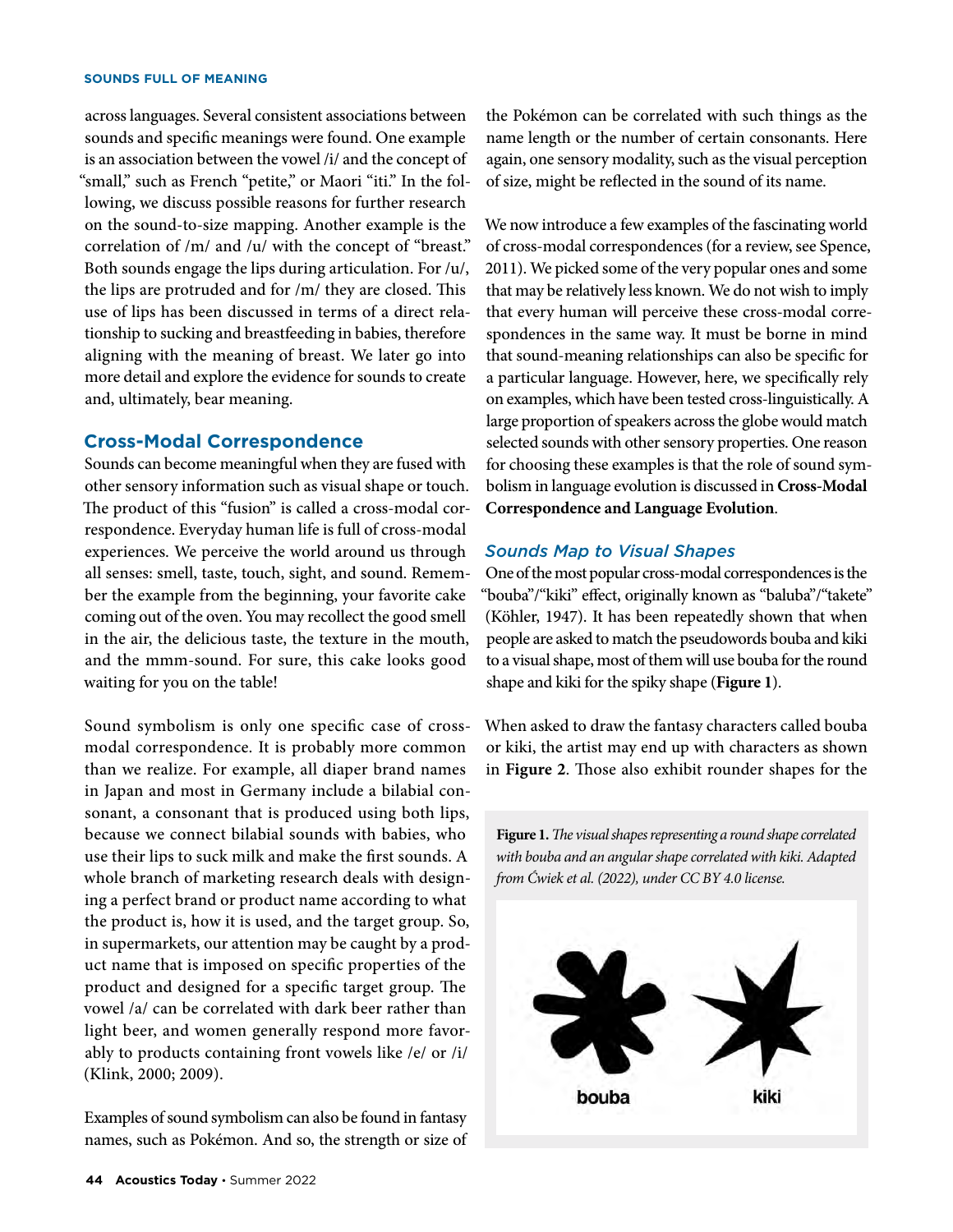

**Figure 2.** *Drawings of fantasy characters called bouba (left) and kiki (right). Courtesy of painter Mary Wünsch.*

bouba character and spikier shapes for the kiki character. Interestingly, even the sound of drawing a round versus a spiky shape on paper can be reliably characterized and assigned to the correct bouba and kiki figure, respectively (Margiotoudi and Pulvermüller, 2020).

The effect is a robust cross-linguistic phenomenon (Ćwiek et al., 2022), which has also been shown in infants and children. There are different opinions as to why the sound-to-shape matching takes place. Some say the effect originates from articulation. In bouba, the /uː/ is a rounded sound involving lip protrusion and the /b/ is produced with the lips. In kiki, the /k/ causes the tongue to move up and down, releasing into the vowel. So, the articulatory motions themselves seem rounder or smoother in bouba and more abrupt in kiki.

Others have argued that the acoustic characteristics of the pseudowords match the visual shapes (Ćwiek et al., 2022). During /k/, the fundamental frequency is absent, leading to a period of silence followed by high-intensity, noisy spectral energy. The fundamental frequency and formants only begin at /i/. In contrast, bouba is produced with a continuous fundamental frequency and overall lower spectral energy, so that the changes are less extreme.

A potential bias with orthography (a system of writing conventions) has also been discussed in the literature. Some researchers have wondered whether the soundsymbolic mapping is not a cross-modal correspondence between sound and shape but rather a shape-to-shape

matching between the orthographic shape of letters to the depicted images. The Roman letters **,**  $**8**$ **, and**  $\langle a \rangle$  are obviously round, whereas  $\langle k \rangle$  and  $\langle i \rangle$  are spiky. However, people around the globe, using different alphabets, match shape and sound in a similar way relatively independent of their orthography (Ćwiek et al., 2022).

For example, in Georgian, the orthographic representations of bouba =  $\frac{\partial \phi}{\partial \phi}$  and kiki = 3030 both look round. Nevertheless, Georgian speakers match the sound of bouba and kiki to the respective round and angular shapes as reliably as speakers of other languages and orthographic systems. If orthography can evoke a bias, this bias is rather weak, whereas sound-to-shape mapping is a robust phenomenon.

# *Sounds Can Map to Texture*

Cross-modal correspondences between sound and touch are less known, but there is reason to believe that these correspondences are deeply connected in evolution. Touch is crucial in sucking, swallowing, mastication, and speech production. The major articulator, the tongue, does not move in free space but is rather in close contact with different vocal tract boundaries. Putting hands on the front of the neck, one can feel the resonances caused by the vocal fold vibrations in sounds that include phonation. There has even been a method called "Tadoma" for deaf-blind individuals that allows them to perceive speech via touching the cheeks and neck of their interlocutor (Rosenblum, 2019). Resonances can also appear on the skin of the neck while vibrating the uvula in a uvular-/ʀ/, similar to when a person is gargling. **Figure 3** shows an acoustic signal



**Figure 3.** *Acoustics of a tongue tip trilled r-sound. Top: an oscillogram. Bottom: a spectrogram with the amplitude envelope superimposed (red line).*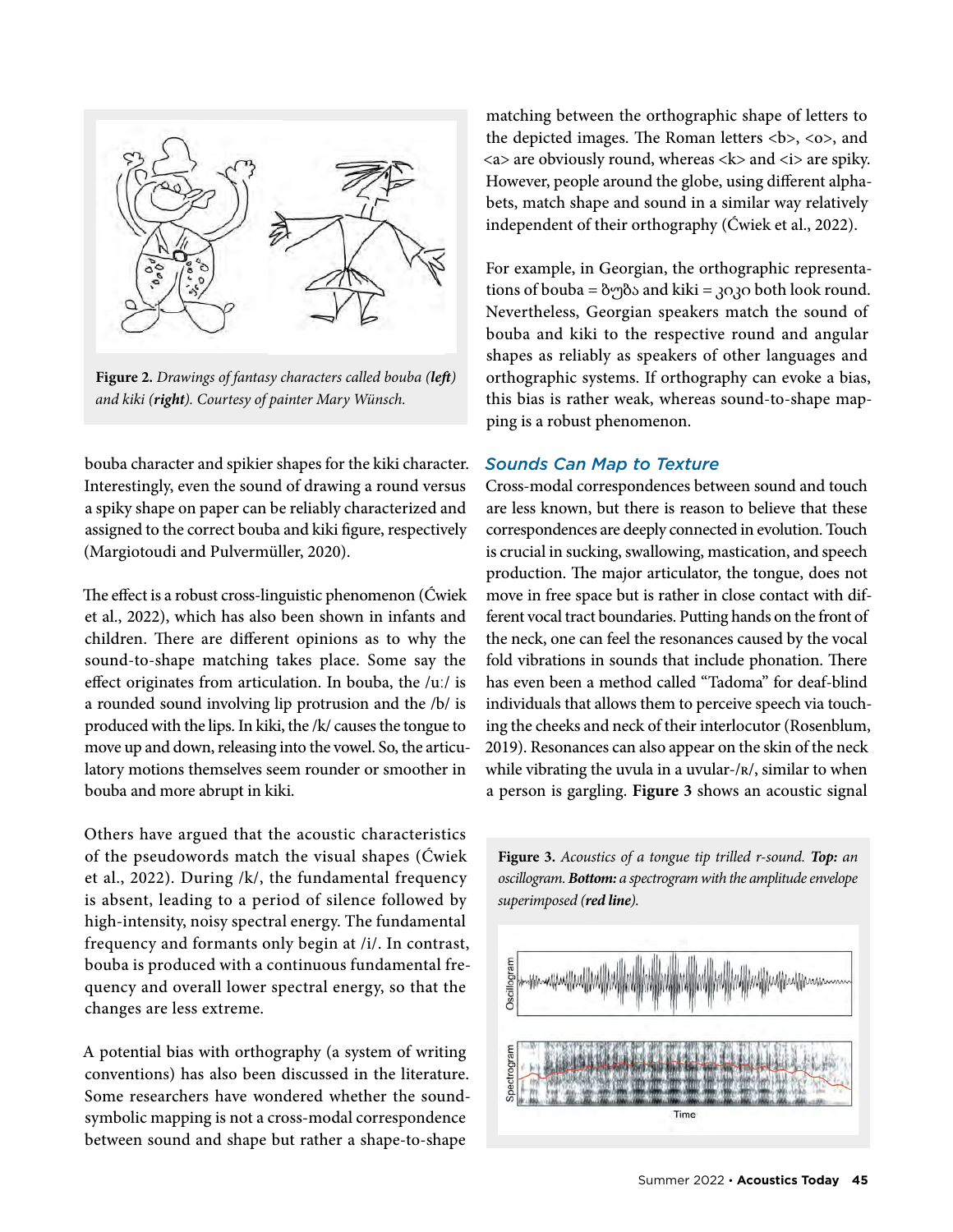of a tongue tip /r/-trill, one variety of an r-sound that is common in many languages.

A recent comprehensive study by Winter et al. (2022) has demonstrated compelling evidence for a close link between trilled /r/ and rough surface textures. A rough texture can correspond to an oscillating amplitude envelope (**Figure 3,** *bottom, red line*), but to our knowledge, this idea has not yet been tested explicitly.

Touch and sound are not only linked during speech production but are also connected during object manipulation. Moving the hands along plain paper or the bark of an old tree causes natural sounds that depend on the surface and structure of these two objects. Hence, sound and touch are related, reflecting the texture of the physical world around us.

Winter et al. (2022) found out that words describing rough surfaces (e.g., coarse, barbed, jagged), in comparison to smooth ones (e.g., smooth, oily, slick), have an overrepresentation of r-sounds. To further substantiate their findings on the cross-modal correspondence in sound and touch, they looked at Hungarian, a language with different family roots from English. In Hungarian, similar to English, r-sounds occurred much more frequently in words describing rough textures.

In addition, Winter et al. (2022) compared the antonym pairs *rough* versus *smooth* across 179 languages with a trilled r-sound in their sound inventory and across further 153 languages with a non-trilled r-sound (for different variations of r-sounds, see [youtu.be/K9eN2B7Wj68](https://youtu.be/K9eN2B7Wj68)). Only languages with a trilled r-sound, such as Finnish and Indonesian, show a higher probability of /r/ in a word for rough compared with smooth. This shows the resemblance of touch being mapped onto the articulation and acoustics. These findings are an initial attempt to unravel correspondences between touch and sound. If we think about cross-modal correspondences during ingestion as in our initial example, it would not be surprising to find links between sound, touch, and taste as well. We are looking forward to future discoveries along such lines.

# *Sounds Can Map to Visual Size*

The relationship between certain sounds and size is perhaps the most well-known example of sound symbolism. It turns out that specific speech sounds express the notion

of size. The most famous example might be the one between the two vowels /a/ and /i/. In many languages, the physical size dimension is conveyed by those opposing vowels (e.g., Winter and Perlman, 2021). Whereas /a/ is an open vowel, /i/ is a closed one. The radical difference in their articulation evokes the contrast. When we say "teeny tiny," we might even squinch our eyes and lips to make the sensation even more closed and smaller. The opposite is the openness of something "large" or "huge," with a dropped jaw and low voice.

And truly, the reason behind this difference may be as simple as the fundamental frequency of the voice and certain spectral characteristics. Imagine two dogs, a 50-kg (110-lb) German shepherd and a 2.5-kg (5.5 lb) chihuahua. How do you expect their barking to sound? Certainly, even without expertise in acoustics but simply some basic life experience, you know that a 50-kg dog would have a lower pitch bark than a 2.5-kg dog. This example from the animal kingdom extends to other realms.

Let us look at bowed string instruments of various sizes in **Figure 4**. This image stems from the Spring 2020 issue of *Acoustics Today*, where Carleen Hutchins' creation of a violin octet with different resonances, but tonally matched instruments, was featured (Whitney, 2020). You

**Figure 4.** *Bowed string instruments of various sizes and tuned across a piano range. See text for details. From Whitney (2020), with permission of the New Violin Family Association.* 

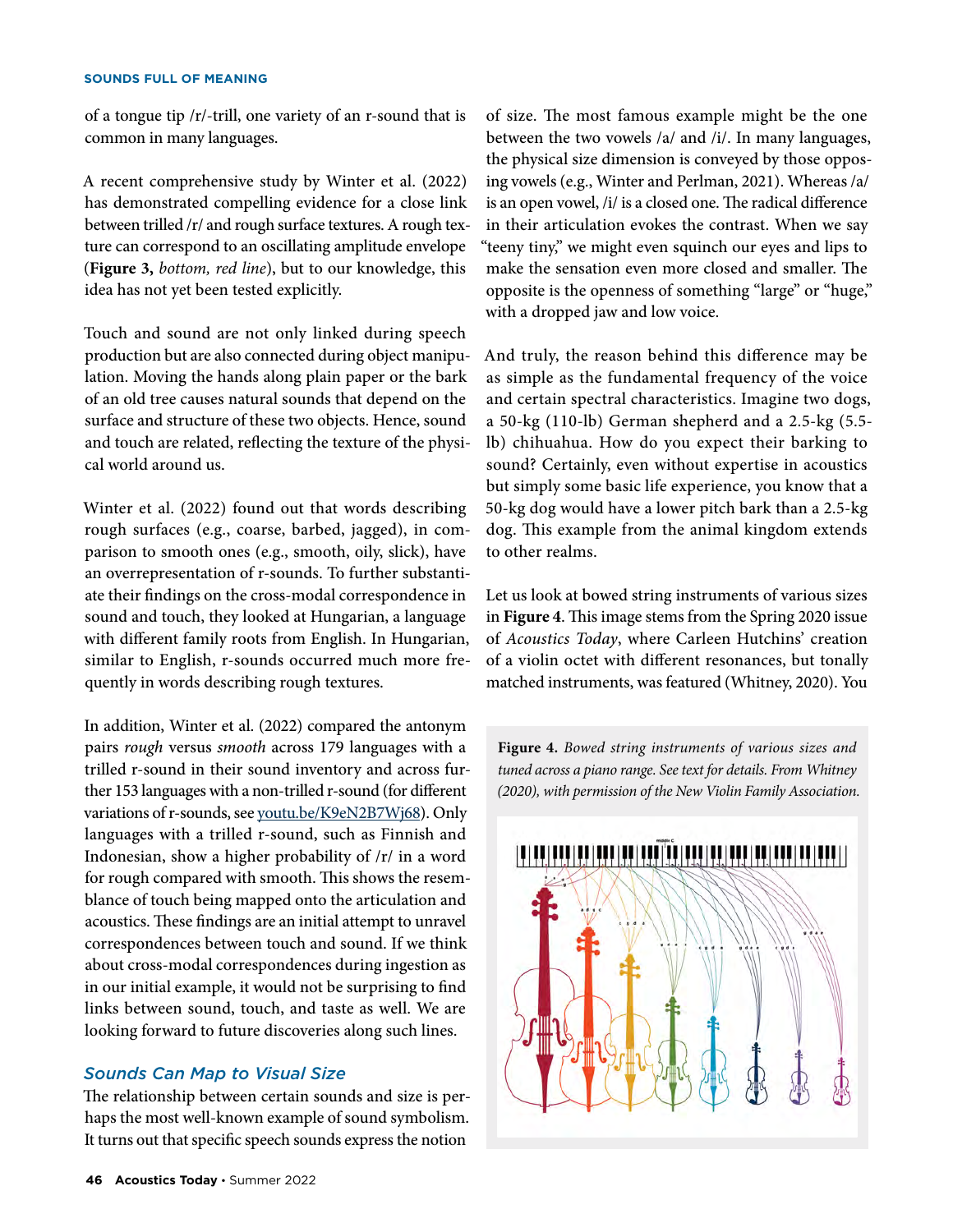can see the tuning of those instruments across a piano range. Those instruments have different physical properties, from the resonant body, through the length of the neck, to the thickness of the strings. All of them have four strings, but those strings are tuned very differently from one another. For example, we would not expect any of the strings of a large instrument, like a double bass, to be tuned to E5, which is usually the tuning of the highest string on the regular-sized violin. The larger the instrument, the lower it might sound and vice versa.

The correspondence between sound and visual size might stem from such physical properties. The theory explaining this connection in humans and other animals is called the "frequency code" and was proposed by Ohala [\(1994\)](https://www.zotero.org/google-docs/?Ckh21y). Among other examples, Ohala stated that lower frequencies typically originate from larger sources and higher frequencies from smaller sources. This drives our expectations and can, in turn, be mapped onto more abstract relationships that we can create with the tone of voice, such as the fundamental frequency. Thus, he says that a lower fundamental frequency expresses dominance and a higher fundamental frequency submissiveness. In the end, being larger in the animal kingdom might make an animal threatening and more attractive for mating.

These basic correspondences can move into broader sociocultural uses. Using a high fundamental frequency with exaggerated peaks is typical for child-directed speech. And the reason for that might be that it seems less threatening and more playful to children. As an opposite example, we might look at the so-called "creaky voice," as an extreme case of vocal fry (sounding like an aperiodic low voice; see [youtu.be/4L7-9N1xQZA](https://youtu.be/4L7-9N1xQZA)) caused by shortening the vocal folds and lowering the fundamental frequency, occurring mostly in young women. It started gaining popularity in the 1960s and was later covered in pop culture (see Frank and Moon Zappa's song "Valley Girl," at [youtu.be/Qb21lsCQ3EM](https://youtu.be/Qb21lsCQ3EM)). Originally, the strategy of lowering the fundamental frequency should evoke the image of competence; however, the actual perception of this phenomenon is mixed. Therefore, we have to bear in mind that some abstract social meanings such as competence or politeness seem more complicated and may interfere with the use of the frequency code [\(Winter](https://www.zotero.org/google-docs/?pGQvIx) [et al., 2021\)](https://www.zotero.org/google-docs/?pGQvIx). Nevertheless, we might still find support for it in our own voice use in different contexts.

# **Cross-Modal Correspondence and Language Evolution**

Meaningful cross-modal correspondence between sound and size is not only something that humans perceive and use. It is a crucial mechanism in the animal kingdom and its relevance has at least the two following reasons. First, animals sense danger using a variety of perceptual signals, with hearing being a particularly powerful sense.

Second, some animals use the sound-to-size correspondence as a deceptive strategy to their evolutionary advantage (e.g., Bee et al., 2000). A signal can be deceptive if it does not correspond to the actual body size of the vocalizing animal but implies a bigger animal. In that case, it can be a potential threat to the receiver and may increase the chance of survival and mating success. To what extent such a signal is intentional or not is not the main concern of this paper. The use of voice for size estimation is perhaps best visible in the behavior of various deer species (e.g., Reby et al., 2005). The question here is about perception and adaptation. When confronted with roars that suggest a large-sized caller, male red deer respond more frequently and extend their vocal tract due to laryngeal lowering that changes their resonant frequencies [\(Reby et al., 2005\)](https://www.zotero.org/google-docs/?Q0JPrM). Studies also show that larger deer have lower frequencies and through that, indirectly, a higher mating success (Vannoni and McElligott, 2008).

The use of sound to deceive and communicate an exaggerated size has been shown in a variety of species so far (e.g., Bee et al., 2000). Some examples include squirrels, birds, and frogs. The deception can function across and within species. For example, juvenile squirrels imitate the voice of their parents to drive away predators (Matrosova et al., 2007). Birds may strategically use vocalizations of their predators to fool fellow birds and enjoy an uninterrupted feast on flies themselves (Munn, 1986). Some frog species lower their fundamental frequency to seem larger in the eyes of other frogs and protect their territory (Bee et al., 2000).

# *Research on Primates: Empirical Research Is Mostly Unimodal*

Although discoveries about sound-sized linkages in animal communication promised to be very fruitful, most studies on primates have been unimodal. In the early stages of research in this field, many findings evolved around the gesture-first theory (Hewes, 1973).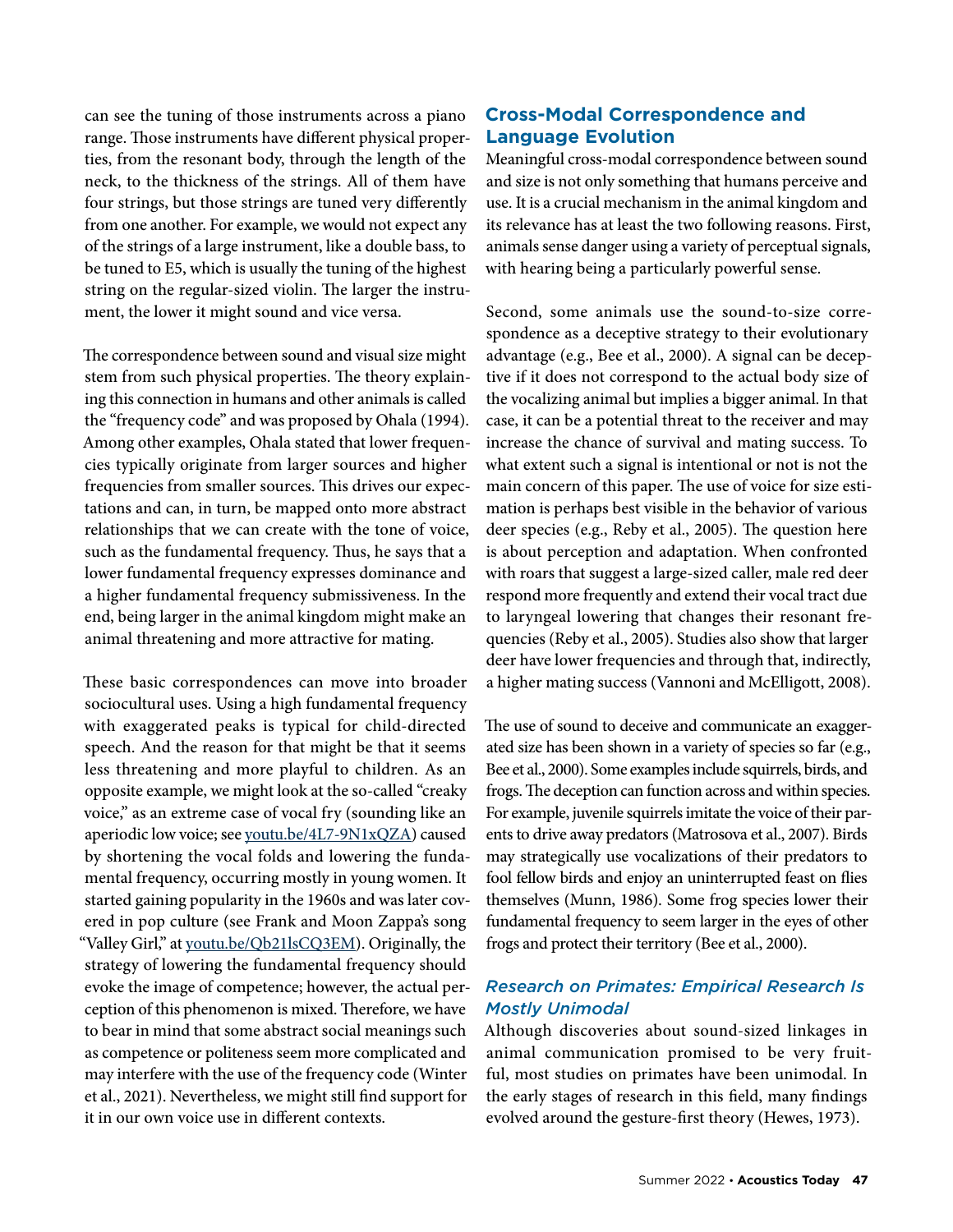Later, alternative approaches gained attention. From those, we learn that western lowland gorillas, *Gorilla gorilla gorilla*, have impressive control over their breathing behavior (Perlman, 2017). Perlman reported that Koko, a female gorilla (for information and videos, see [bit.ly/3HKY47C](https://bit.ly/3HKY47C)), could drink through a straw and used different types of breath signals to communicate her attitude. She blew gently onto the face of a person she was fond of and harshly onto someone she did not wish to talk to. Koko not only employed breathing signals but also vocal signals; both were frequently accompanied by gestures (Perlman and Clark, 2015). Works like these might introduce us to the onset of volitional control over vocal behavior. However, it does not stop there. We have known for a few decades that primates, and here we specifically refer to free-ranging East African vervet monkeys, *Chlorocebus pygerythrus*, have different alarm calls for different predators. A call for an eagle is distinct from a call for a leopard, among other threats and predators (Seyfarth et al., 1980). In the end, hiding from an eagle is different than hiding from a leopard.

Even more compelling, however, is the evidence from human-fostered individuals or groups. Kanzi might be the best-known among his species (Savage-Rumbaugh et al., 1986). This male bonobo, *Pan paniscus*, was taught to communicate with so-called lexigrams, a set of symbols conveying a certain meaning (Savage-Rumbaugh et al., 1986). Less known, although not less impressive, was his ability to communicate using vocalizations. Kanzi not only used specific vocalizations in different semantic contexts, but he also modified those vocalizations (Hopkins and Savage-Rumbaugh, 1991). His behavior was similar to modulations such as talking with a higher fundamental frequency to express child-directed speech. Finally, it has previously been shown that both orangutans (*Pongo*) and chimpanzees (*Pan troglodytes*) are able to develop novel vocalizations to capture the attention of their caretakers (Lameira et al., 2016). Such vocalizations are structurally more like human speech than typical primate vocalizations. All in all, this evidence shows that great apes do not only rely on gestures. They very much strategically use vocal signals, too.

According to Slocombe et al. [\(2011\),](https://www.zotero.org/google-docs/?iDTH2e) theoretical approaches in favor of gestures or vocalizations might be biased by empirical work. In a meta-analysis of empirical work carried out between 1960 and 2008, only 5% of the 553 studies on primates analyzed vocalizations and

gestures together. In the rest of the studies, researchers focused on one modality only, supporting the respective theoretical view. That means researchers following the gesture-first theory supported their claims with empirical data from gestures but did not challenge it with vocalizations. The same is true for theories focusing on vocalizations, which used empirical data on vocalizations without confronting it directly with gesture data.

Another methodological issue is that approximately 90% of the empirical evidence comes from animals in captive environments with all its consequences on, for example, social behavior, motion, and diet. Furthermore, the living environment of the animals is tightly coupled to the objective of the study. For animals recorded in the wild, researchers focus on vocalizations rather than gestures, which is very likely due to methodological challenges such as the unpredictability of gestures, moving animals, animals interacting within a larger social group, and changes in the camera perspectives. On the other hand, gesture research has often been carried out in captive environments such as zoos. These methodological differences led Slocombe et al. [\(2011\)](https://www.zotero.org/google-docs/?8SrHJY) to a call for more multimodal research to substantiate the theoretical approaches.

Ten years later, Liebal et al. [\(2022\)](https://www.zotero.org/google-docs/?PbGxpC) conducted a similar meta-analysis across 294 studies published between 2011 and 2020. Although certain research gaps have been closed, Liebal and colleagues reported a significant decrease; only 2% of the studies were multimodal.

# *Pros and Cons for the Role of Vocalizations in Language Evolution*

The unimodal perspective on the emergence of communication has spread across the discipline and affected the view on human communication as well. With hand gestures, one can, for example, indexically refer to spatial locations, iconically imitate actions, and depict shapes and sizes of objects. One argument for gestures as the onset of communication is that it was possible to teach some captive apes American Sign Language but not spoken communication.

Another frequently noted fact is that gestures facilitate communication with infants and babies who yet cannot speak. Babies who were taught to use a simplified visual communication system can communicate their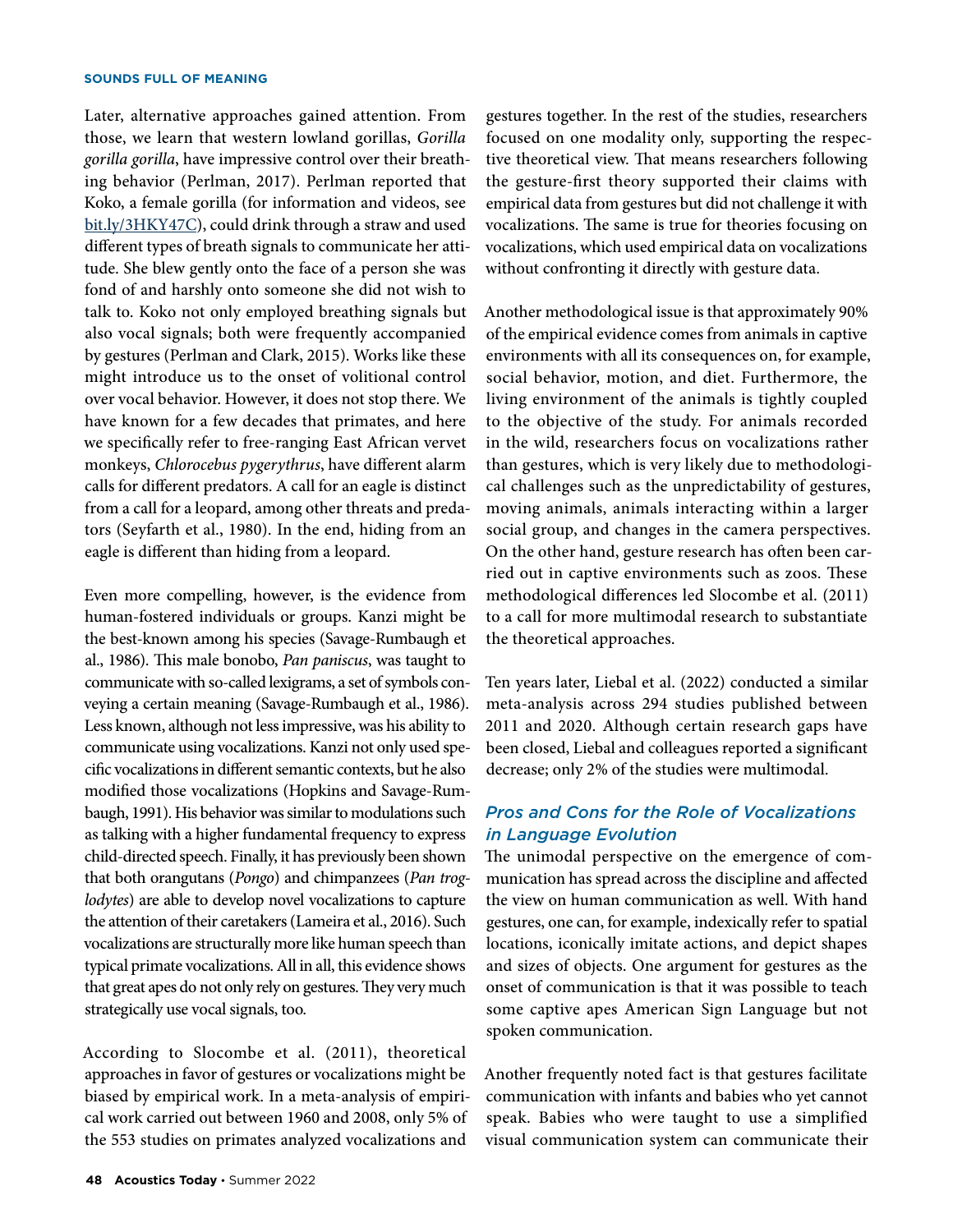

**Figure 5.** *An overview of the experimental setup. Left: online version of the study. Right: setup in the field experiment. Taken from Ćwiek et al. (2021), under CC BY 4.0 license.*

needs much earlier than would be possible with speech (Barnes, 2010).

A major problem with the assumption that human communication has its origin exclusively in gestures, however, is that it does not explain at *what stage* and *why* a switch from the visual modality toward the auditory modality should have taken place. Furthermore, it has long been assumed that vocalizations might be less depictive than gestures for the creation of novel form-meaning relations.

However, a recent investigation has shown that vocalizations have a much larger iconic potential than previously assumed and can, thus, ground meaning (Ćwiek et al., 2021). In two experiments, an online study and a field experiment, listeners from all over the world heard acoustic signals that were created without using conventional language. These signals expressed a variety of basic concepts like *fire, water, man, woman, snake, hunt, eat, big,* or *many* that might have played a role in the communication of our ancestors (see the Open Science Framework

repository for examples at [osf.io/4na58](https://osf.io/4na58/)). Almost 1,000 participants from 28 languages and 12 language families listened to the vocalizations and selected what they felt was the intended meaning from among different options.

**Figure 5** presents how the procedures looked. In the online study, listeners chose 1 from among 6 potential concepts, whereas in the field experiment, they chose the meaning from among 12 pictures. This was done to make the setup accessible to people from different educational backgrounds.

Against previous assumptions, the results of the two experiments showed that participants around the globe were able to comprehend the meaning of these concepts far above the chance level. Thus, the acoustic signal alone has the potential for humans to infer meaning without using language. Still, this does not imply that communication necessarily started only with vocalizations.

The emerging conclusion is that the interplay of gestures and vocalizations might have been crucial at the dawn of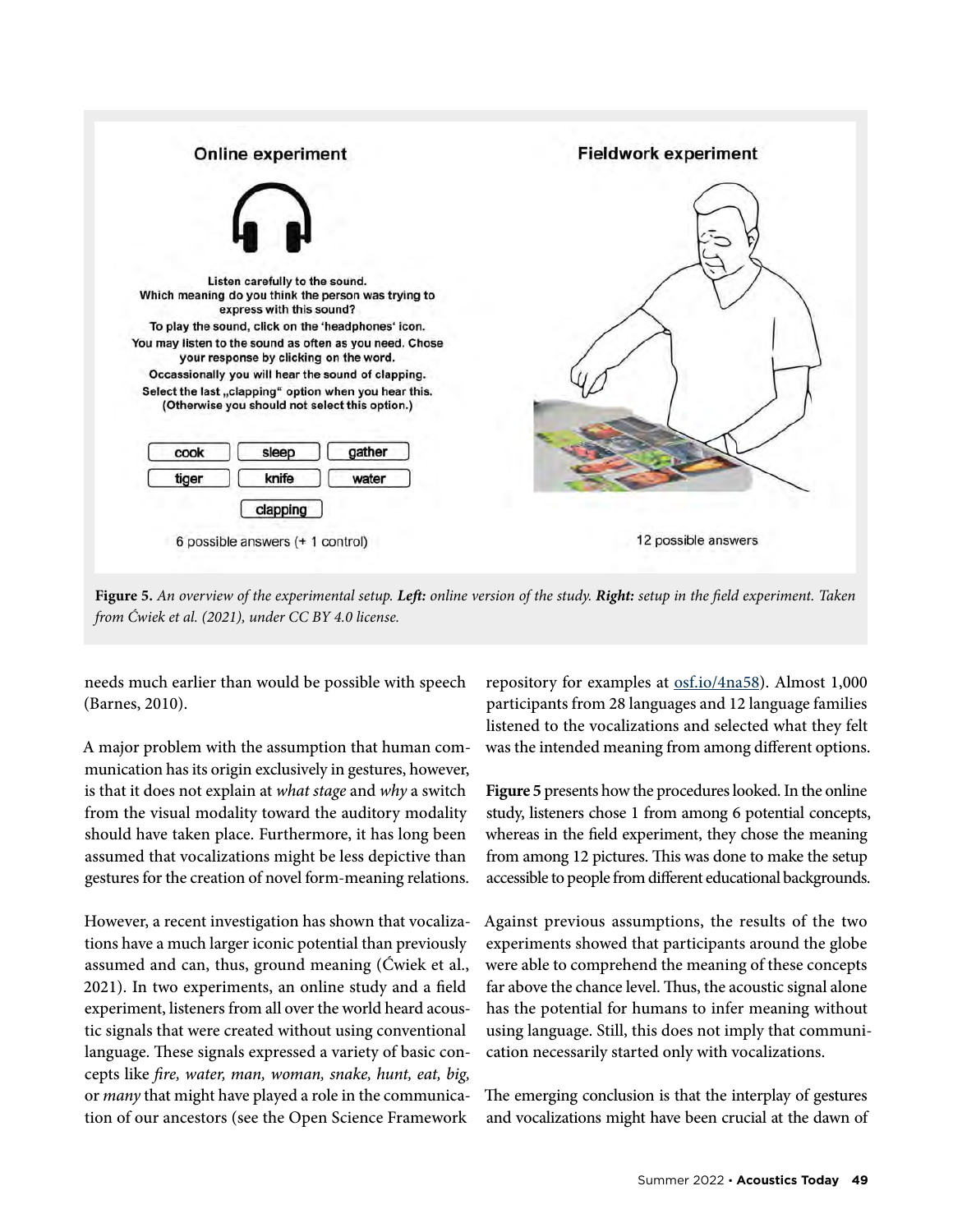communication. It is an advantage to use both because they have different affordances. On one hand, those affordances are situational. Vocal calls are useful to reach a distant receiver, and visual communication might be preferred in close communication or even demanded when we do not wish to attract the attention of others. On the other hand, different affordances relate to the expression of different sensory dimensions. Something visual, such as the shape of an object, is easier to convey using gestures, whereas something auditory, like the tick tock of a clock, may be easier expressed with vocalizations. The connection between the modalities, exposed by cross-modal correspondences, only proves that they are both vital and intertwined. Although it has been pointed out that for human communication it is multimodal at the core, this may also be true for other primates when communicating.

# **Concluding Remarks**

Sounds can become meaningful when they are fused with other sensory information. This property was important to get language off the ground and goes against the traditional assumption in phonology that sounds are only described as meaning-distinguishing units. We provide examples for robust cross-modal correspondences of sound-to-vision and sound-to-touch mappings. Crossmodal correspondences are part of our daily life. They can occur in child-directed speech, in product names, and in fictional characters of cartoons or movies. Soundto-size correspondence is also meaningful in the animal kingdom. Perceiving the size of a predator in the vocal call of its voice (sound-to-size mapping) can become a matter of survival. However, interdisciplinary work might be necessary to move comparative studies on humans and primates forward because most empirical work on animals focuses on either auditory vocalization or visual gestures. Studies in the wild may face all kinds of methodological challenges. Joint effort by scientists working on open databases for acoustics of animal communication, tools for signal processing, machine learning, optical flow, and video analyses will be necessary for future discoveries.

#### **References**

- Barnes, S. K. (2010). Sign language with babies: What difference does it make? *Dimensions of Early Childhood* 38(1), 21-30.
- Bee, M. A., Perrill, S. A., and Owen, P. C. (2000). Male green frogs lower the pitch of acoustic signals in defense of territories: A possible dishonest signal of size? *Behavioral Ecology* 11(2), 169-177.
- Blasi, D.E. Wichmann, S., Hammarström, H., Stadler, P. F., and Christiansen, M. H. (2016). Sound-meaning association biases evidenced across thousands of languages. *Proceedings of the National Academy of Sciences of the United States of America* 113(39), 10818-10823.
- Ćwiek, A., Fuchs, S., Draxler, C., Asu, E. L., Dediu, D., Hiovain, K., Kawahara, S., Koutalidis, S., Krifka, M., Lippus, P., and Lupyan, G. (2021). Novel vocalizations are understood across cultures. *Scientific Reports* 11(1), 10108.
- Ćwiek, A., Fuchs, S., Draxler, C., Asu, E. L., Dediu, D., Hiovain, K., Kawahara, S., Koutalidis, S., Krifka, M., Lippus, P., and Lupyan, G. (2022). The bouba/kiki effect is robust across cultures and writing systems. *Philosophical Transactions of the Royal Society B: Biological Sciences* 377(1841), 20200390.
- Hewes, G. W. (1973). Primate communication and the gestural origin of language. *Current Anthropology* 14(1/2), 5-24.
- Hopkins, W. D., and Savage-Rumbaugh, E. S. (1991). Vocal communication as a function of differential rearing experiences in *Pan paniscus*: A preliminary report.*International Journal of Primatology* 12(6), 559-583.
- Klink, R. R. (2000). Creating brand names with meaning: The use of sound symbolism*. Marketing Letters* 11(1), 5-20.
- Klink, R. R. (2009). Gender differences in new brand name response*. Marketing Letters* 20(3), 313-326.
- Köhler, W. (1947). *Gestalt Psychology: An Introduction to New Concepts in Modern Psychology*. Liveright, New York, NY.
- Lameira, A. R., Hardus, M. E., Mielke, A., Wich, S. A., and Shumaker, R. W. (2016). Vocal fold control beyond the species-specific repertoire in an orang-utan. *Scientific Reports* 6(1), 30315.
- Liebal, K., Slocombe, K. E., and Waller, B. M. (2022). The language void 10 years on: Multimodal primate communication research is still uncommon. *Ethology Ecology & Evolution* 1-14.
- Margiotoudi, K., and Pulvermüller, F. (2020). Action sound-shape congruencies explain sound symbolism. *Scientific Reports* 10(1), 12706.
- Matrosova, V. A., Volodin, I. A., Volodina, E. V., and Babitsky, A. F. (2007). Pups crying bass: Vocal adaptation for avoidance of agedependent predation risk in ground squirrels? *Behavioral Ecology and Sociobiology* 62(2), 181-191.
- Munn, C. A. (1986). Birds that 'cry wolf.*' Nature* 319(6049), 143-145. Ohala, J. J. (1994). The frequency code underlies the sound-symbolic use of voice pitch. In L. Hinton, J. Nichols, and J. J. Ohala (Eds.), *Sound Symbolism,* pp. 325-347. Cambridge University Press, New York, NY.
- Perlman, M. (2017). Debunking two myths against vocal origins of language. *Interaction Studies* 18(3), 376-401.
- Perlman, M., and Clark, N. (2015). Learned vocal and breathing behavior in an enculturated gorilla. *Animal Cognition* 18(5), 1165-1179.
- Reby, D., McComb, K., Cargnelutti, B., Darwin, C., Fitch, W. T., and Clutton-Brock, T. (2005). Red deer stags use formants as assessment cues during intrasexual agonistic interactions. *Proceedings of the Royal Society B: Biological Sciences* 272(1566), 941-947.

Rosenblum, L. D. (2019). Does sensory modality matter? Not for speech perception. *Acoustics Today* 15(3), 47-54. [https://doi.org/10.1121/AT.2019.15.3.47.](https://doi.org/10.1121/AT.2019.15.3.47)

- Savage-Rumbaugh, S., McDonald, K., Sevcik, R. A., Hopkins, W. D., and Rubert, E. (1986). Spontaneous symbol acquisition and communicative use by pygmy chimpanzees (*Pan paniscus*). *Journal of Experimental Psychology General* 115(3), 211-235.
- Seyfarth, R. M., Cheney, D. L., and Marler, P. (1980). Vervet monkey alarm calls: Semantic communication in a free-ranging primate. *Animal Behaviour* 28(4), 1070-1094.